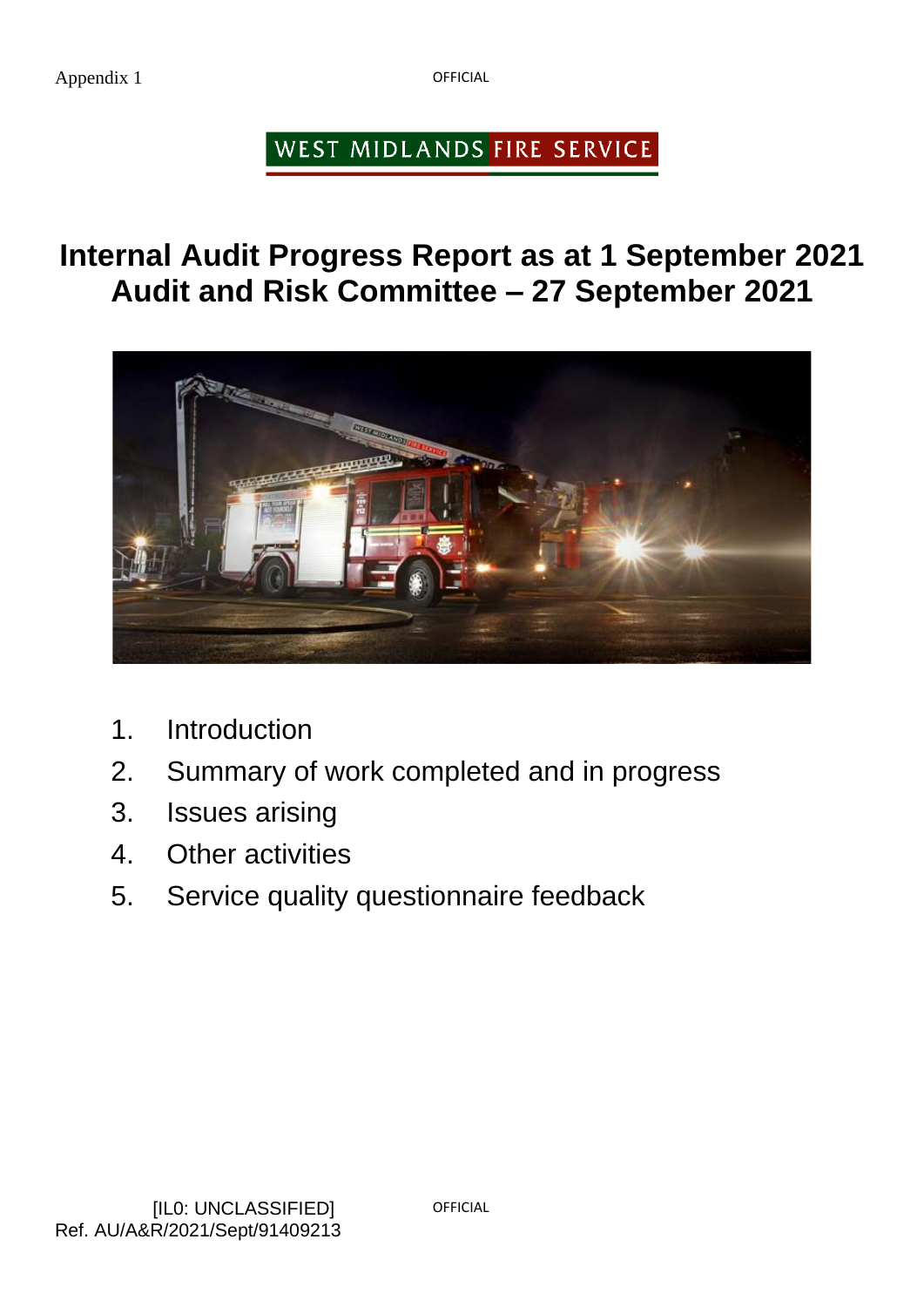## 1. **Introduction**

The purpose of this report is to bring the Audit and Risk Committee up to date with the progress made against the delivery of the 2021/22 Internal Audit plan.

The information included in this progress report will feed into and inform our overall opinion in our Internal Audit annual report issued at the year end.

Where appropriate each report we issue during the year is given an overall opinion based on the following criteria:

| No Assurance                                                                                                                                                                                                                                                                                     | Limited                                                                                                                                                                                                                                                                    | Reasonable                                                                                                                                                                                                                                                                | <b>Substantial</b>                                                                                                                                                                                                                           |
|--------------------------------------------------------------------------------------------------------------------------------------------------------------------------------------------------------------------------------------------------------------------------------------------------|----------------------------------------------------------------------------------------------------------------------------------------------------------------------------------------------------------------------------------------------------------------------------|---------------------------------------------------------------------------------------------------------------------------------------------------------------------------------------------------------------------------------------------------------------------------|----------------------------------------------------------------------------------------------------------------------------------------------------------------------------------------------------------------------------------------------|
| Immediate action is<br>required to address<br>fundamental gaps,<br>weaknesses or non-<br>compliance identified.<br>The system of<br>governance, risk<br>management and<br>control is inadequate<br>to effectively manage<br>risks to the<br>achievement of<br>objectives in the area<br>audited. | Significant gaps,<br>weaknesses or non-<br>compliance were<br>identified.<br>Improvement is<br>required to the<br>system of<br>governance, risk<br>management and<br>control to effectively<br>manage risks to the<br>achievement of<br>objectives in the area<br>audited. | There is a generally<br>sound system of<br>governance, risk<br>management and<br>control in place.<br>Some issues, non-<br>compliance or scope<br>for improvement were<br>identified which may<br>put at risk the<br>achievement of<br>objectives in the area<br>audited. | A sound system of<br>governance, risk<br>management and<br>control exists, with<br>internal controls<br>operating effectively<br>and being<br>consistently applied<br>to support the<br>achievement of<br>objectives in the area<br>audited. |

This is based upon the number and type of recommendations we make in each report. Each recommendation is categorised in line with the following:

#### Priority rating for issues identified

**Fundamental action is** imperative to ensure that the objectives for the area under review are met.

**Significant** requires action to avoid exposure to significant risks in achieving the objectives for the area under review.

**Merits attention action is** advised to enhance risk mitigation, or control and operational efficiency.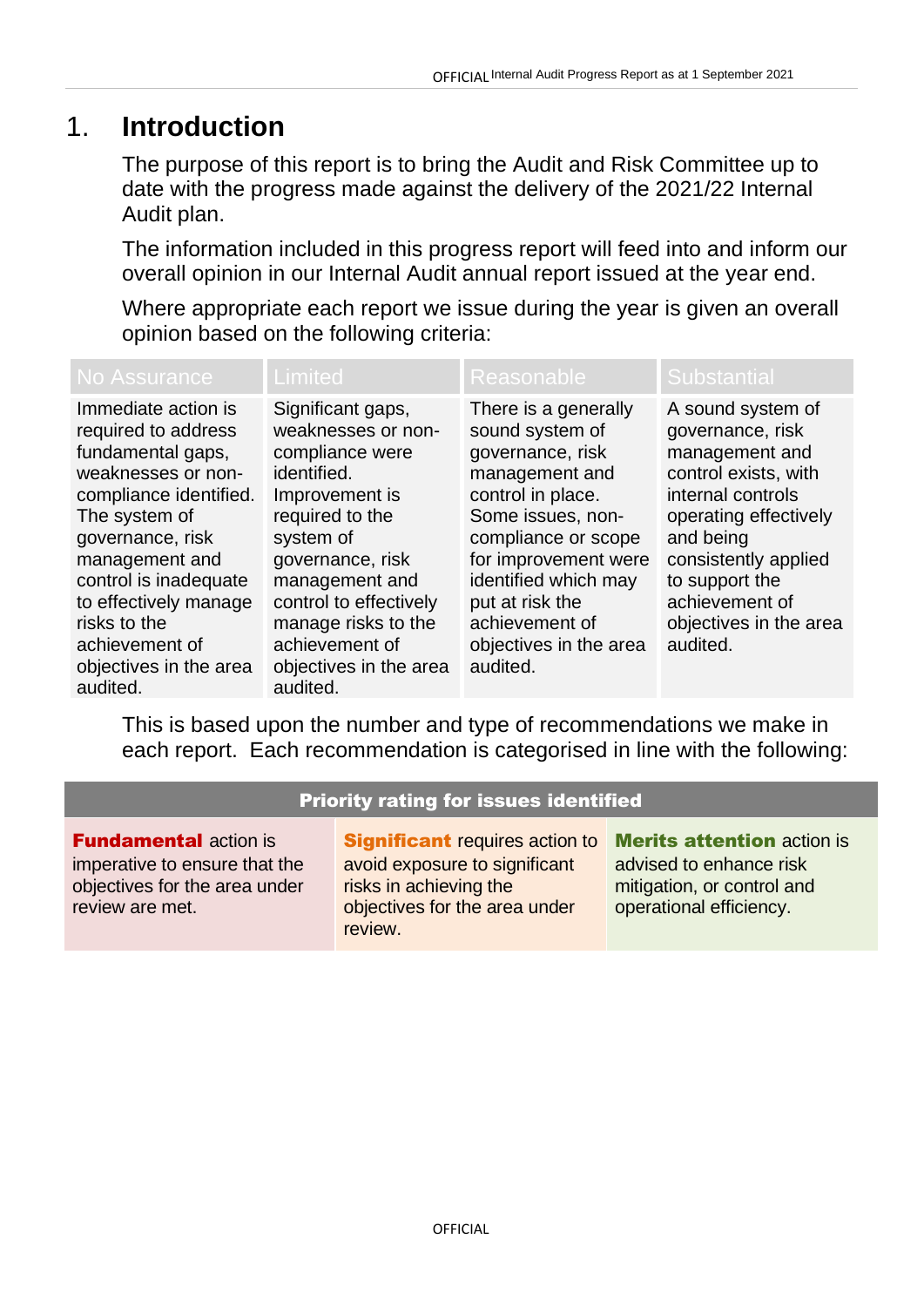# 2. **Summary of work in progress as at 1 September 2021**

|                                              | <b>ANA</b><br><b>Rating</b> | <b>Suggested/Agreed Actions</b> |                    |                            |                | <b>Level of</b>           |                    |
|----------------------------------------------|-----------------------------|---------------------------------|--------------------|----------------------------|----------------|---------------------------|--------------------|
| <b>Auditable Area</b>                        |                             | <b>Fundamental</b>              | <b>Significant</b> | <b>Merits</b><br>attention | <b>Total</b>   | <b>Number</b><br>accepted | <b>Assurance</b>   |
| <b>Complete and reported for first time:</b> |                             |                                 |                    |                            |                |                           |                    |
| <b>Data Protection</b>                       | <b>High</b>                 | $\overline{0}$                  | 1                  | 1                          | $\overline{2}$ | $\overline{2}$            | <b>Substantial</b> |
| <b>Management of Fuel</b>                    | <b>Medium</b>               | $\overline{0}$                  | $\overline{3}$     | 1                          | $\overline{4}$ | <b>Draft</b>              | Reasonable         |
|                                              |                             |                                 |                    |                            |                |                           |                    |
| In progress:                                 |                             |                                 |                    |                            |                |                           |                    |
| <b>Environmental Protection Targets</b>      | <b>Medium</b>               |                                 |                    |                            |                |                           |                    |
|                                              |                             |                                 |                    |                            |                |                           |                    |
| To be started:                               |                             |                                 |                    |                            |                |                           |                    |
| <b>Risk Management</b>                       | <b>High</b>                 |                                 |                    |                            |                |                           |                    |
| Governance                                   | <b>High</b>                 |                                 |                    |                            |                |                           |                    |
| <b>Workforce Planning</b>                    | Medium                      |                                 |                    |                            |                |                           |                    |
| IT                                           | <b>High</b>                 |                                 |                    |                            |                |                           |                    |
| Payroll                                      | <b>KFS</b>                  |                                 |                    |                            |                |                           |                    |
| <b>Accounts Receivable</b>                   | <b>KFS</b>                  |                                 |                    |                            |                |                           |                    |
| <b>Accounts Payable</b>                      | <b>KFS</b>                  |                                 |                    |                            |                |                           |                    |

[IL0: UNCLASSIFIED]

OFFICIAL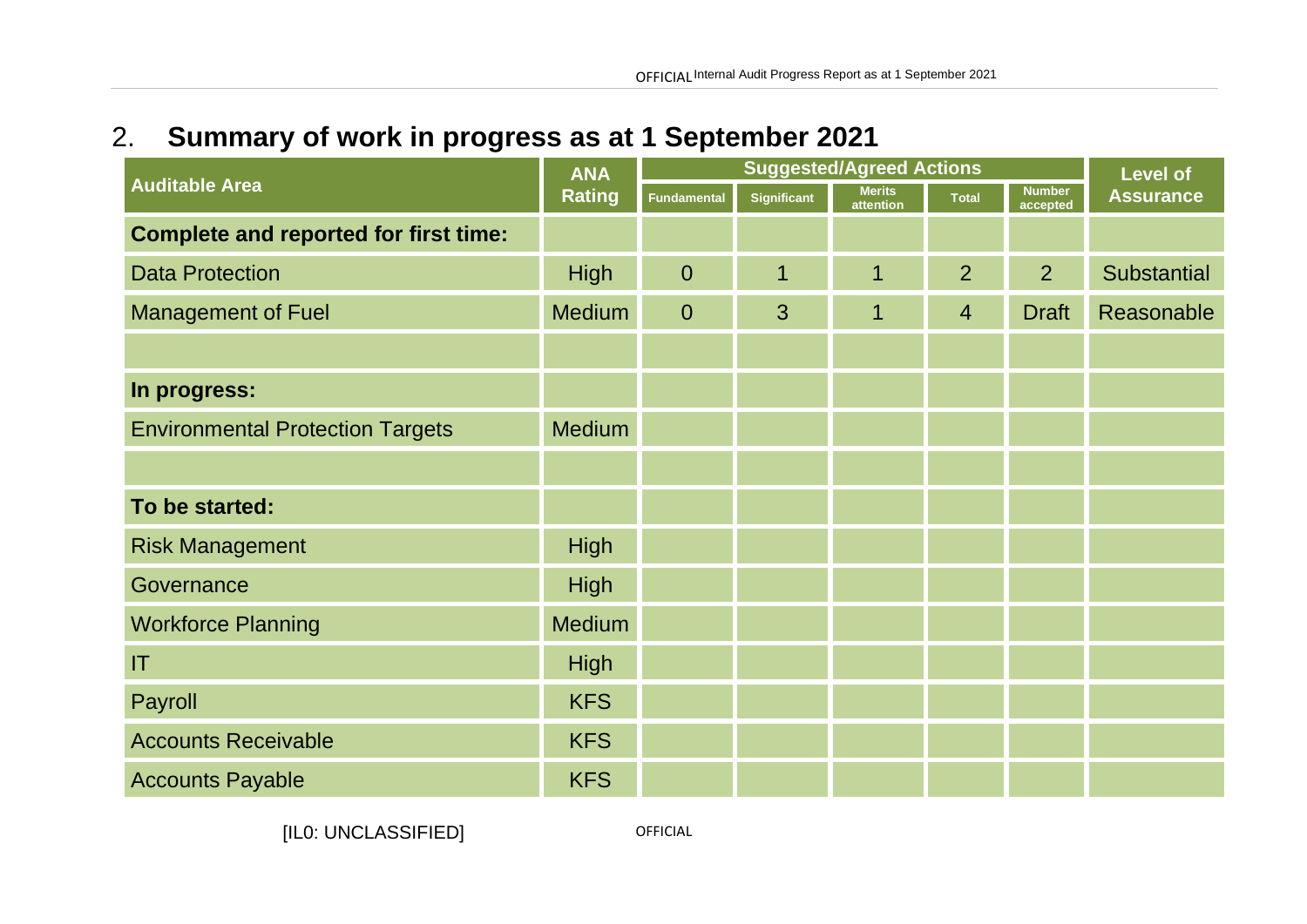|                                              | <b>ANA</b><br>Rating | <b>Suggested/Agreed Actions</b> |                    |                            |              | <b>Level of</b>           |                  |
|----------------------------------------------|----------------------|---------------------------------|--------------------|----------------------------|--------------|---------------------------|------------------|
| <b>Auditable Area</b>                        |                      | Fundamental                     | <b>Significant</b> | <b>Merits</b><br>attention | <b>Total</b> | <b>Number</b><br>accepted | <b>Assurance</b> |
| <b>Fixed Asset Accounting/Asset Planning</b> | <b>KFS</b>           |                                 |                    |                            |              |                           |                  |
| <b>Budgetary Control</b>                     | <b>KFS</b>           |                                 |                    |                            |              |                           |                  |

#### **Key:** KFS = Key Financial System

ANA = Audit Needs Assessment

Draft = Draft report issued to client and awaiting formal response

NA = Not Applicable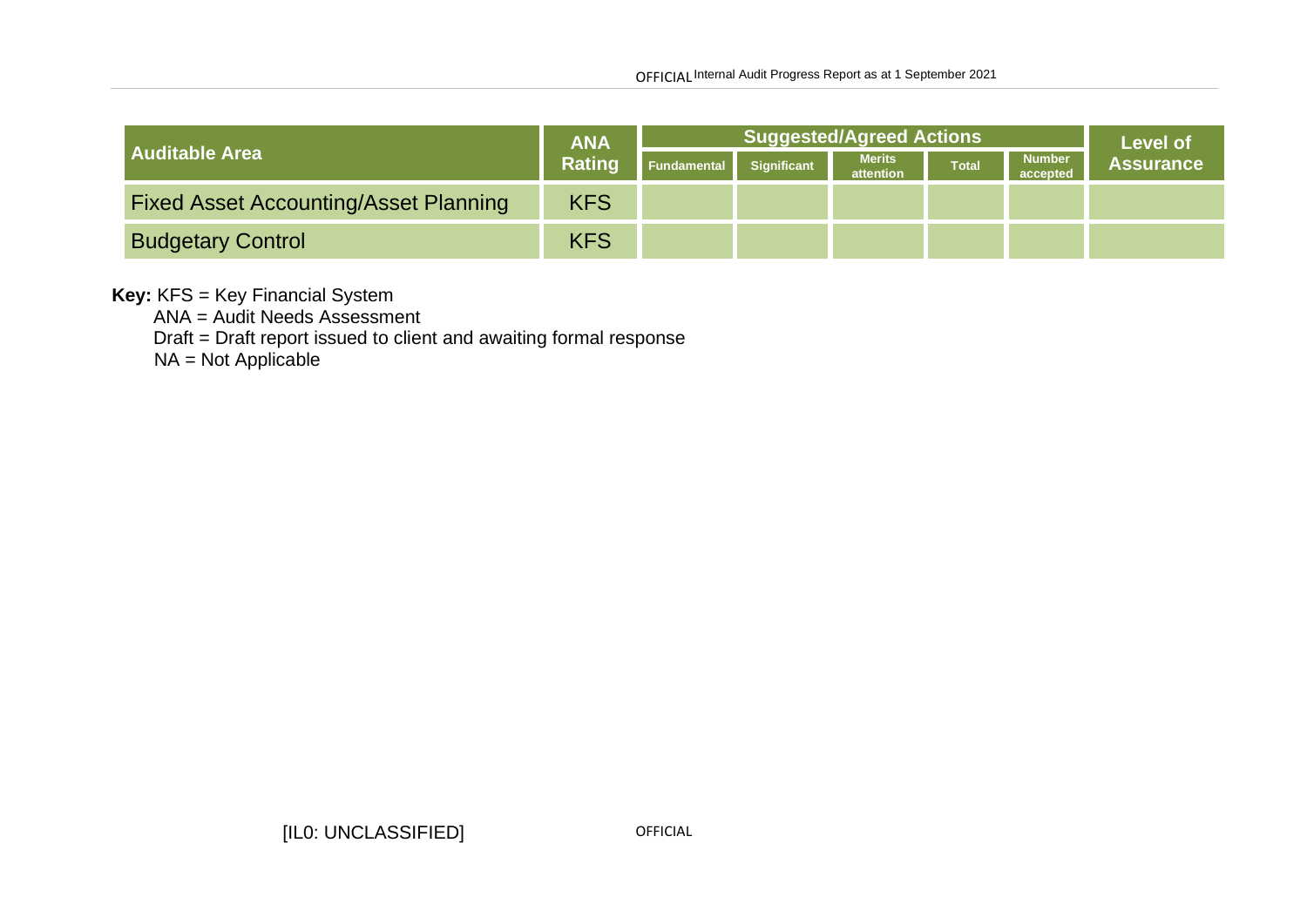## 3. **Issues Arising**

### **Data Protection**

A review was undertaken to provide assurance that the necessary safeguards were in place to ensure the appropriate use of personal and corporate information. Our review of five subject access requests (SARs) in order to ensure they had been processed within the designated timescales, highlighted that in three cases, there was no documentary to enable the timescales to be confirmed.

The Authority is currently assessing an automated tool which has the capability to provide a case management functionality and audit trail. As such, the implementation of such a tool should address this issue.

### **Management of Fuel**

A review was undertaken to provide assurance on compliance with established controls over ordering, receipt and dispensing of fuel at a sample of five stations. The review identified issues of significance which related to:

- Examples were found of fuel orders being placed when the storage tanks were below the specified re-order level.
- Written records relating to fuel deliveries and issues were not always maintained in accordance with the relevant standing order and therefore, not all information was recorded and there were arithmetical errors in the fuel balance figures.
- The issues identified above do increase the risk that fuel levels are not accurately monitored.

This report is at draft stage and we are awaiting a management response to the issues raised.